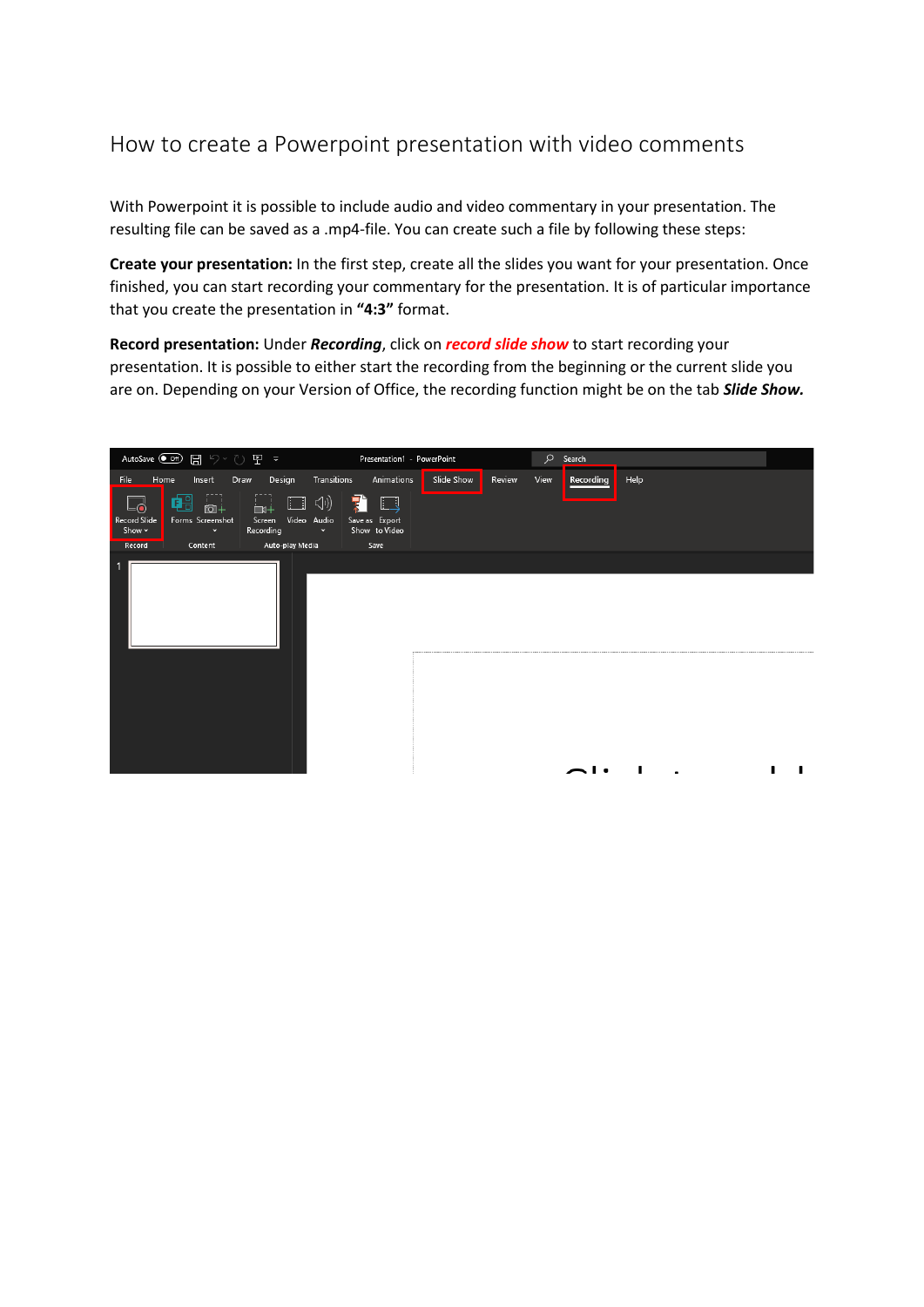

Additionally, you can see the recording time as well as and pause it in the middle of recording. Click on the red RECORD button to start recording. You have the possibility, if you have a webcam, to record yourself also in picture. Click on the camara icon to enable or disable this function. In addition, you have the possibility to choose between different pointers and brushes to highlight points on your slides.

If you finished your recording and you are happy with the result, than you can save the file as a **.mp4** file. Click on the *File* tab. Then click *Export.*



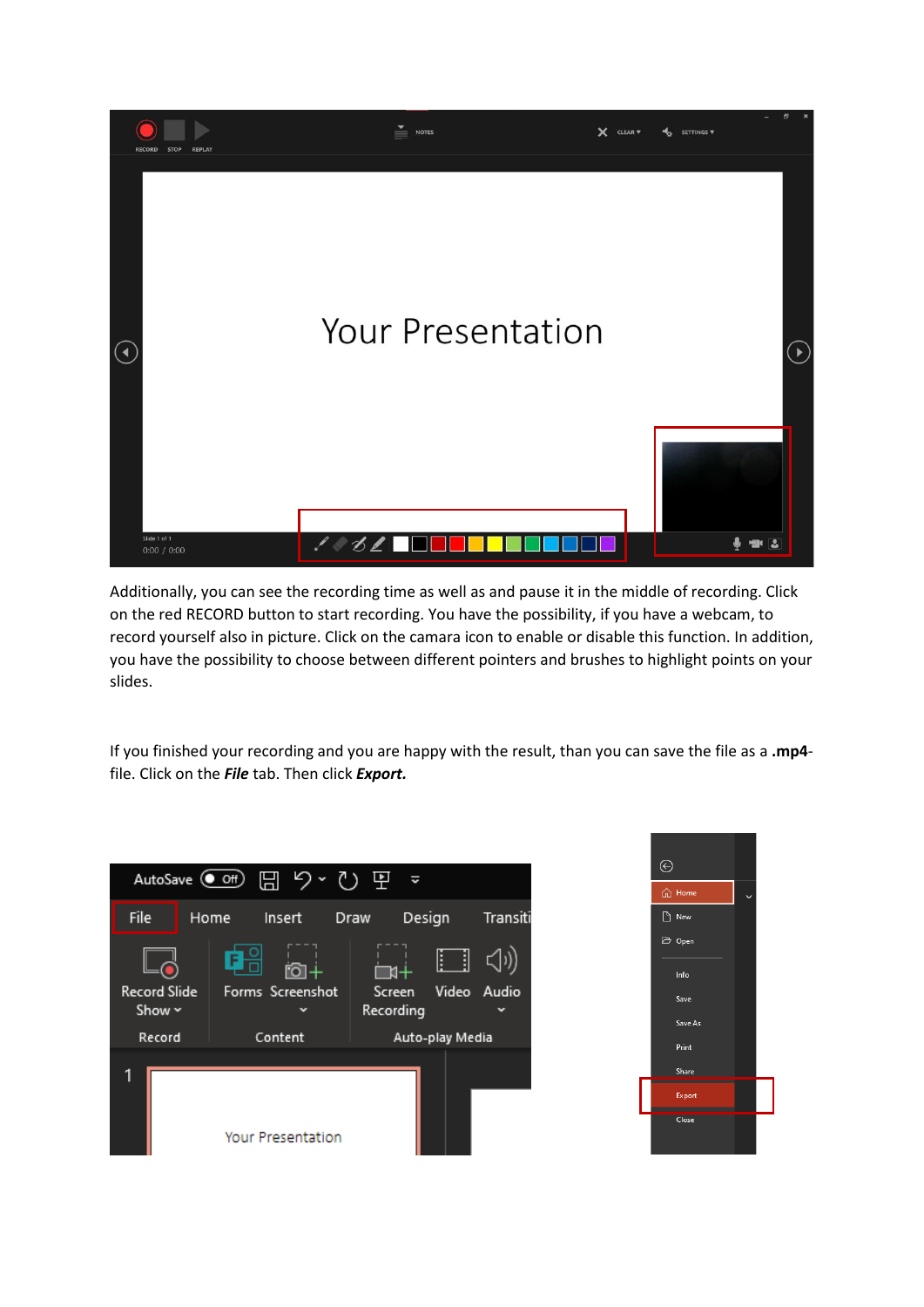Click on *Create a Video.* 



Choose the quality of your video (**note: The higher the resolution, the larger the file size and the longer it takes to save!**). Make sure that the "**Use Recorded Timings and Narrations**" option is selected!

| Full HD (1080p)<br> ⊕<br>□<br>Large file size and full high quality (1920 x 1080)<br>Don't Use Recorded Timings and Narrations<br>No timings or narrations have been recorded<br><b>Don't Use Recorded Timings and Narrations</b><br>L<br>Ħ<br>No timings or narrations have been recorded<br><b>Use Recorded Timings and Narrations</b><br>Record timings or narrations to enable this option for your video.<br><b>Record Timings and Narrations</b><br>G<br>Preview Timings and Narrations<br>뿌 | Create a Video<br>Save your presentation as a video that you can burn to a disc, upload to the web, or email<br>Includes all recorded timings, narrations, ink strokes, and laser pointer gestures<br>Preserves animations, transitions, and media<br>п<br>$\left( 2\right)$<br>Get help burning your slide show video to DVD or uploading it to the web |  |
|----------------------------------------------------------------------------------------------------------------------------------------------------------------------------------------------------------------------------------------------------------------------------------------------------------------------------------------------------------------------------------------------------------------------------------------------------------------------------------------------------|----------------------------------------------------------------------------------------------------------------------------------------------------------------------------------------------------------------------------------------------------------------------------------------------------------------------------------------------------------|--|
|                                                                                                                                                                                                                                                                                                                                                                                                                                                                                                    |                                                                                                                                                                                                                                                                                                                                                          |  |
|                                                                                                                                                                                                                                                                                                                                                                                                                                                                                                    |                                                                                                                                                                                                                                                                                                                                                          |  |
|                                                                                                                                                                                                                                                                                                                                                                                                                                                                                                    |                                                                                                                                                                                                                                                                                                                                                          |  |
|                                                                                                                                                                                                                                                                                                                                                                                                                                                                                                    |                                                                                                                                                                                                                                                                                                                                                          |  |
|                                                                                                                                                                                                                                                                                                                                                                                                                                                                                                    |                                                                                                                                                                                                                                                                                                                                                          |  |
|                                                                                                                                                                                                                                                                                                                                                                                                                                                                                                    |                                                                                                                                                                                                                                                                                                                                                          |  |